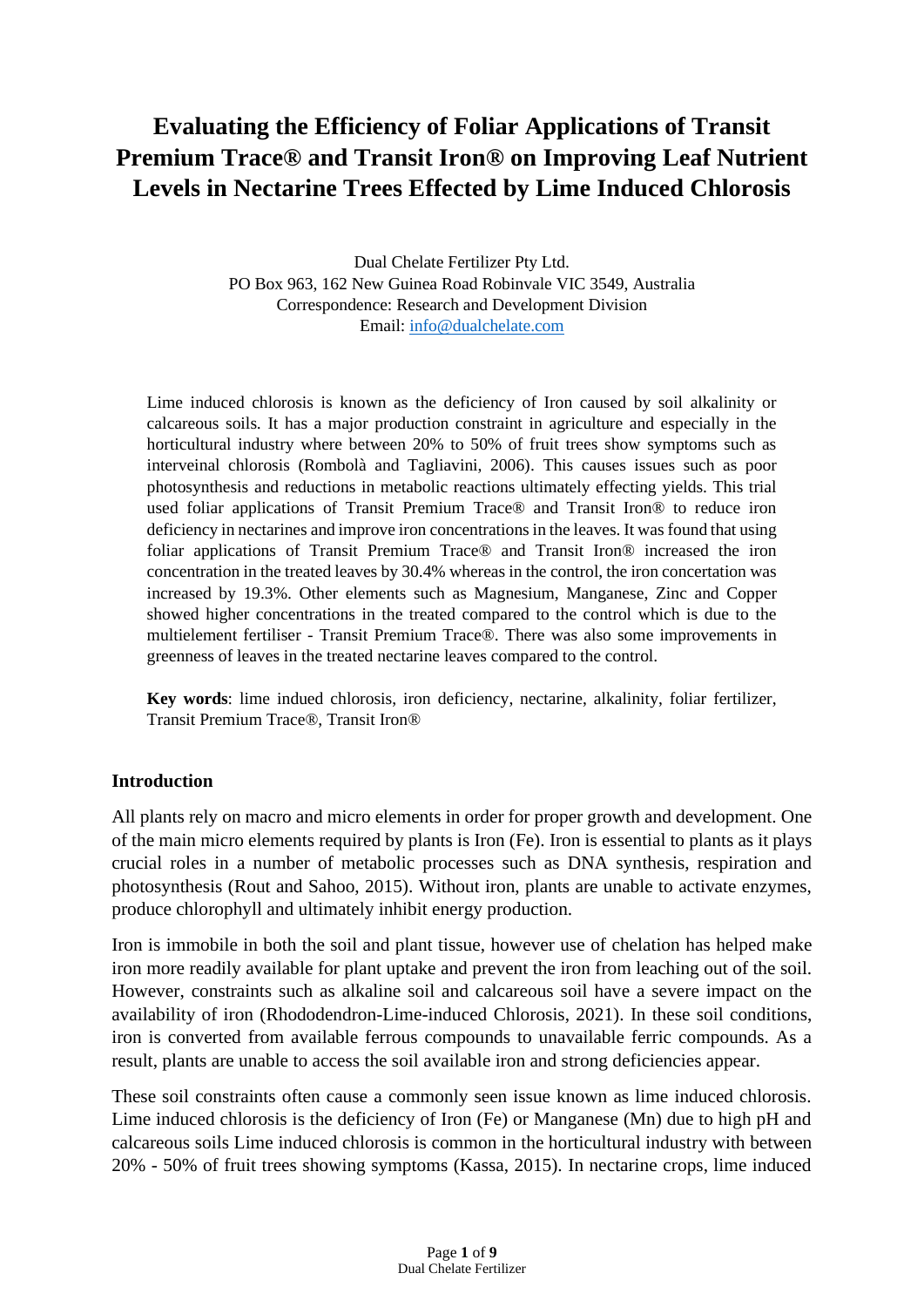chlorosis has a direct effect on fruit quality such as producing small and bitter fruits which is also accompanied by poor yields (Kassa, 2015).

Dual Chelate Fertilizer® PTY LTD have recognized this issue as a significant production constraint on the horticultural industry and is trialing solutions to alleviate the damage caused by lime induced chlorosis. Due to irons very low plant mobility, direct foliar applications of Transit Premium Trace® and Transit Iron® were used in a lime induced chlorosis nectarine block to help improve chlorophyll production. Transit Premium Trace® is a complete trace element rich formula with amino acid chelated nutrients that will assist in all areas of plant growth ensuring that both vegetative and reproductive stages have adequate macro and micro nutrients for premium plant production. Transit Iron® is an amino acid chelated iron formulation which assists in chlorophyll formation, whilst also improving plant respiration through the activation of enzymes. When used together, these 2 foliar fertilizers provide approximately 12.3% chelated iron directly to the leaves. See figure 1 for elemental analysis.

| Table 1: Elemental analysis of Transit Premium Trace® and Transit Iron®. |  |
|--------------------------------------------------------------------------|--|
|--------------------------------------------------------------------------|--|

|                              | N%   | $Mg\%$ | $Mn\%$ | Zn%  | Cu%  | Fe%   | <b>B%</b> | Mo%  | Co%  | Chelation      |
|------------------------------|------|--------|--------|------|------|-------|-----------|------|------|----------------|
| Transit<br>Premium<br>Trace® | 3.68 | 2.10   | 2.30   | 2.20 | 0.56 | 2.10  | 0.52      | 0.02 | 0.02 | Amino<br>Acids |
| Transit<br><b>Iron®</b>      | 3.64 |        |        |      |      | 10.20 |           |      |      | Amino<br>Acids |

In this study, the effect of foliar applied nutrients (especially iron) will be analyzed as a potential way to improve iron in nectarine plant tissue which is directly affected by limeinduced chlorosis. Leaf tissue analyses will be done to evaluate the effectiveness of foliar applied iron and other elements. Visual assessments against control trees will also be done to give an insight into whole tree health using comparative photos of treated and control nectarine trees.

# **Objectives**

- 1. Assess the effectiveness of transit Premium Trace® and Transit Iron® in improving leaf nutrient levels in nectarines suffering from lime induced chlorosis.
- 2. Analyse the physical growth and crop vigour of the nectarine trees in the control and treated areas.
- 3. Compare control and treated leaf analyses before and after foliar application of Transit Premium Trace® and Transit Iron®.

## **Materials and Methods**

# **Site Selection and Trial Design**

This trial was conducted on a stone fruit farm in Swan Hill, Victoria. The 2 ha block was selected due to its severe leaf yellowing which had been observed over a number of years. Previous applications of iron had been done but no visual differences were seen by the farmer. It was observed that the block had high variability in soil types, with the iron induced chlorosis being mostly observed in middle and left (west) regions of the paddock (see figure 1).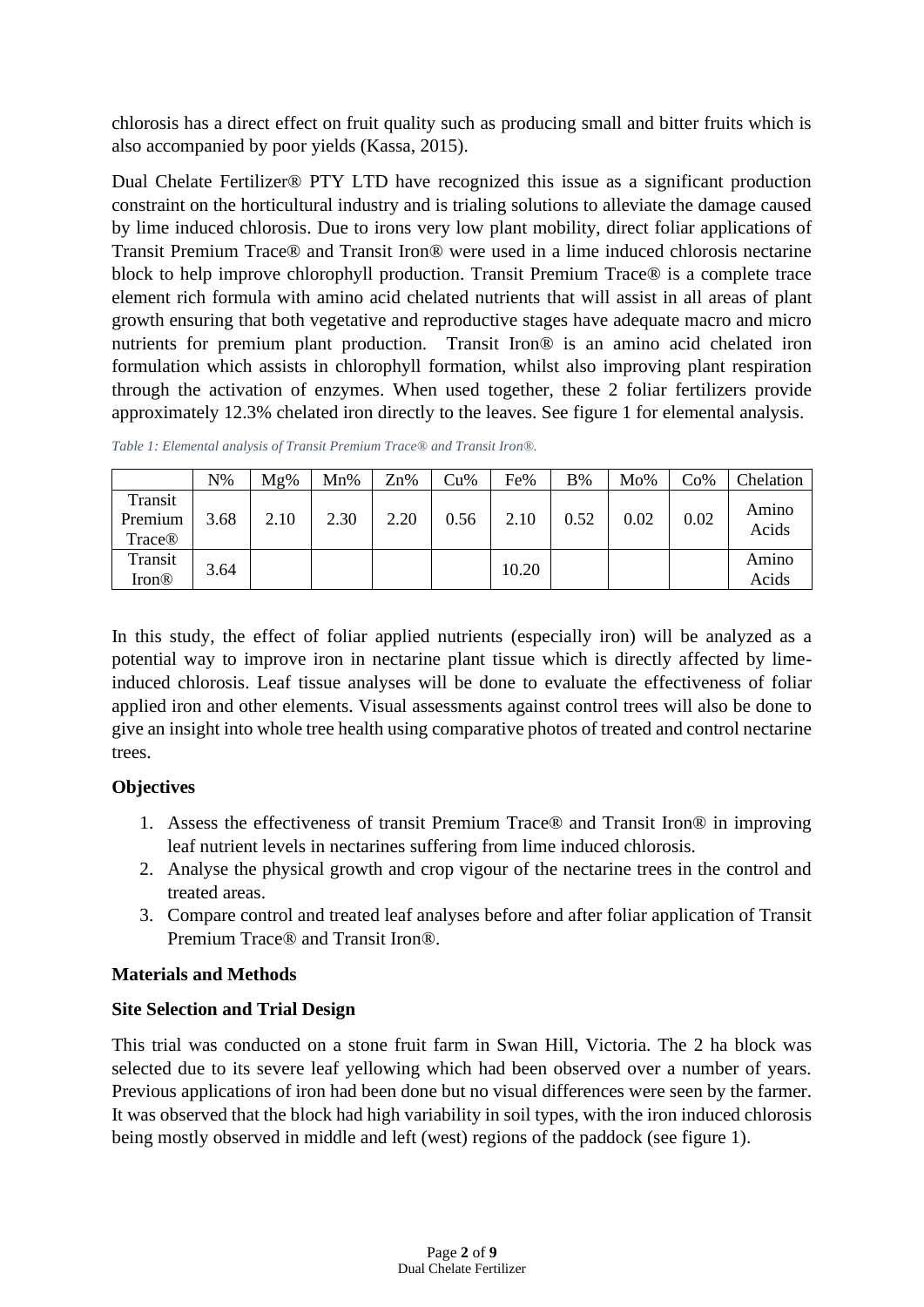

*Figure 1: Aerial image of the block showing symptoms of lime induced chlorosis. Note the yellowing patches.*

One row was isolated as the control row which received no applications of iron fertilizer but still continued to receive the farmers normal fertilizer application regime. The rest of the block was treated with foliar applications of Transit Premium Trace® and Transit Iron. See figure 2 for trial layout which also highlights the sampling points were leaf tissue was analyzed from. There was 3 replicates for both treatments (treated and control).



*Figure 2: Leaf sampling and monitoring locations*

## **Fertilizer Application**

*Table 2: Application rates and application times for foliar applied Transit Premium Trace® and Transit Iron®. Both foliar products were mixed together and applied.*

| Products used                                                | Rate                   | <b>Growth Stage</b> | Date     |
|--------------------------------------------------------------|------------------------|---------------------|----------|
| Application   • Transit Premium Trace<br><b>Transit Iron</b> | $1 \text{ kg/ha}$ each | End of<br>flowering | 24/08/20 |
| Application   • Transit Premium Trace<br><b>Transit Iron</b> | 1 kg/ha each           | Schuck fall         | 06/09/20 |

Table 2 highlights the foliar application details. Both the Transit Premium Trace® and Transit Iron® were applied at the same time, both at 1kg/ha. Leaf nutrient samples were taken just prior to the first application and again 1 week after the last application.

#### **Observations**

#### **Leaf Nutrient Analysis**

Before and after the application of Transit Premium Trace® and Transit Iron®, the youngest maturing leaf was collected from a handful of trees in the different sampling locations at the contorl and treated sites (refer to figure 2). These leaves were washed and analysed at Analytical Laboratories and Technical Services Australia (ALTSA), Victoria for the presence of the listed elements: Nitrogen (N), Posphorus (P), Potassium (K), Sulfur (S), Calcium (Ca), Magnesium (Mg), Sodium (Na), Alminium (Al), Boron (B), Copper (Cu), Iron (Fe), Magnanese (Mn), Zinc (Zn), Silicon (Si) and Molybdenum (Mo).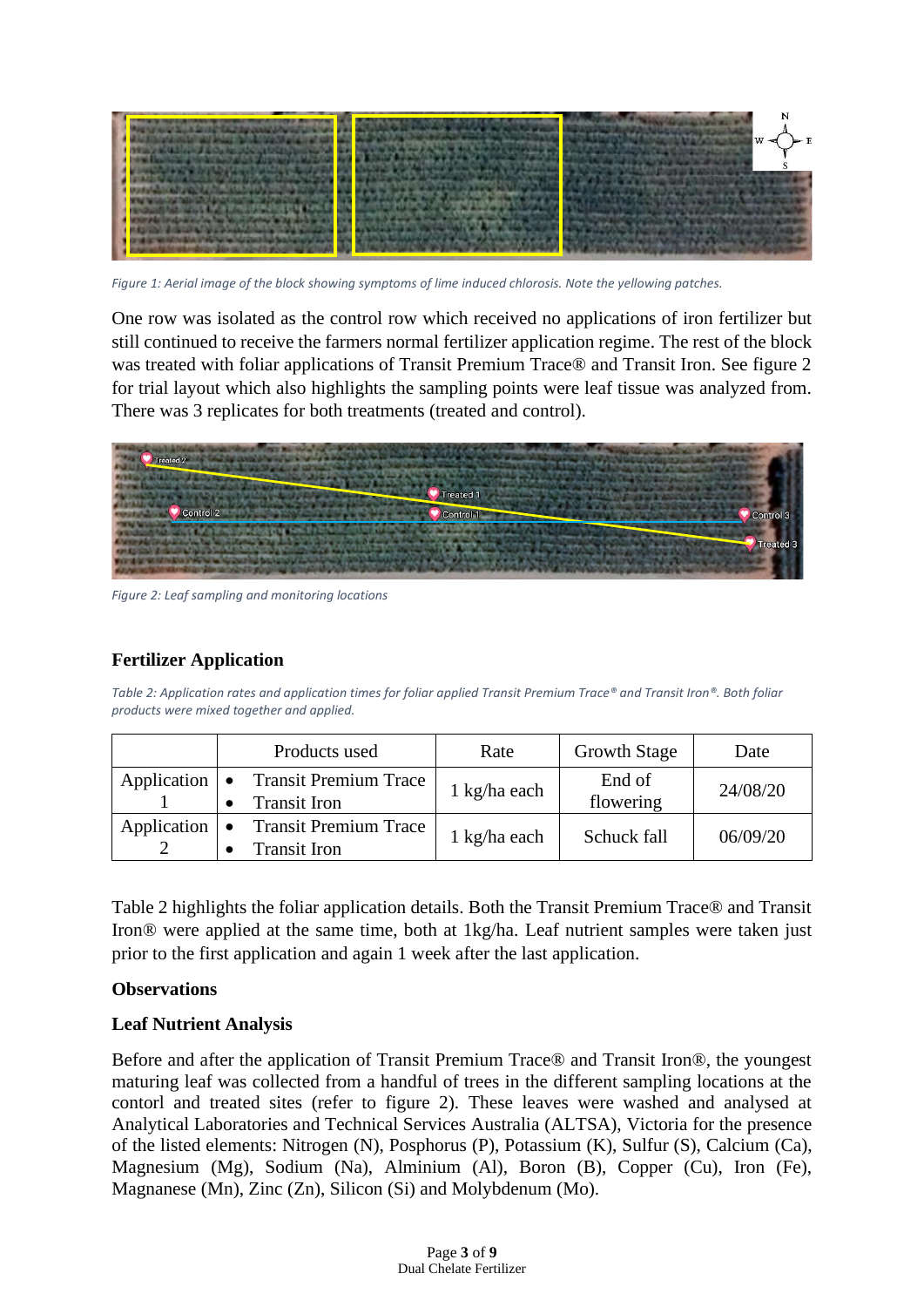#### **Comparative Photos**

After the last foliar application, photos of the leaves were taken at the same height on each tree at each sampling location and compared for a visual analysis to see if there was still iron deficiencies caused by the lime induced chlorosis.

#### **Statistical Analysis**

A statistical analysis was done using Prism 9 (Graph Pad Software). Significant difference (P<0.05) between the treatments was determined by comparing the replicate means. Graphs with error bars were also created using Prism 9.

#### **Results**

*Table 3: Results summary table calculated from the plant tissue tests. Specifically highlighting iron levels in the plant tissue before and after application. Percentages indicate the percentage increase from before application to after application.*

|      | <b>Before Foliar Application</b> |                      | <b>After Foliar Application</b> |                       |  |
|------|----------------------------------|----------------------|---------------------------------|-----------------------|--|
|      | Control                          | Treated              | Control                         | Treated               |  |
| Iron | $88.5 \text{ mg/kg}$             | $81.2 \text{ mg/kg}$ | $105.6$ mg/kg                   | $105.9 \text{ mg/kg}$ |  |
|      |                                  |                      | $(+19.3\%)$                     | $(+30.4\%)$           |  |

## **Leaf Analysis Pre-Fertilizer Application on Nectarines**



*Figure 3: Leaf nutrient concentration (mg/kg) of nectarines leaves before application of foliar Transit Premium Trace® and Transit Iron®. Averages are highlighted on the graphs. No significant differences (P<0.05).*



*Figure 4: Leaf nutrient concentration (%w/w) of nectarines leaves before application of foliar Transit Premium Trace® and Transit Iron®. Averages are highlighted on the graphs. No significant differences (P<0.05).*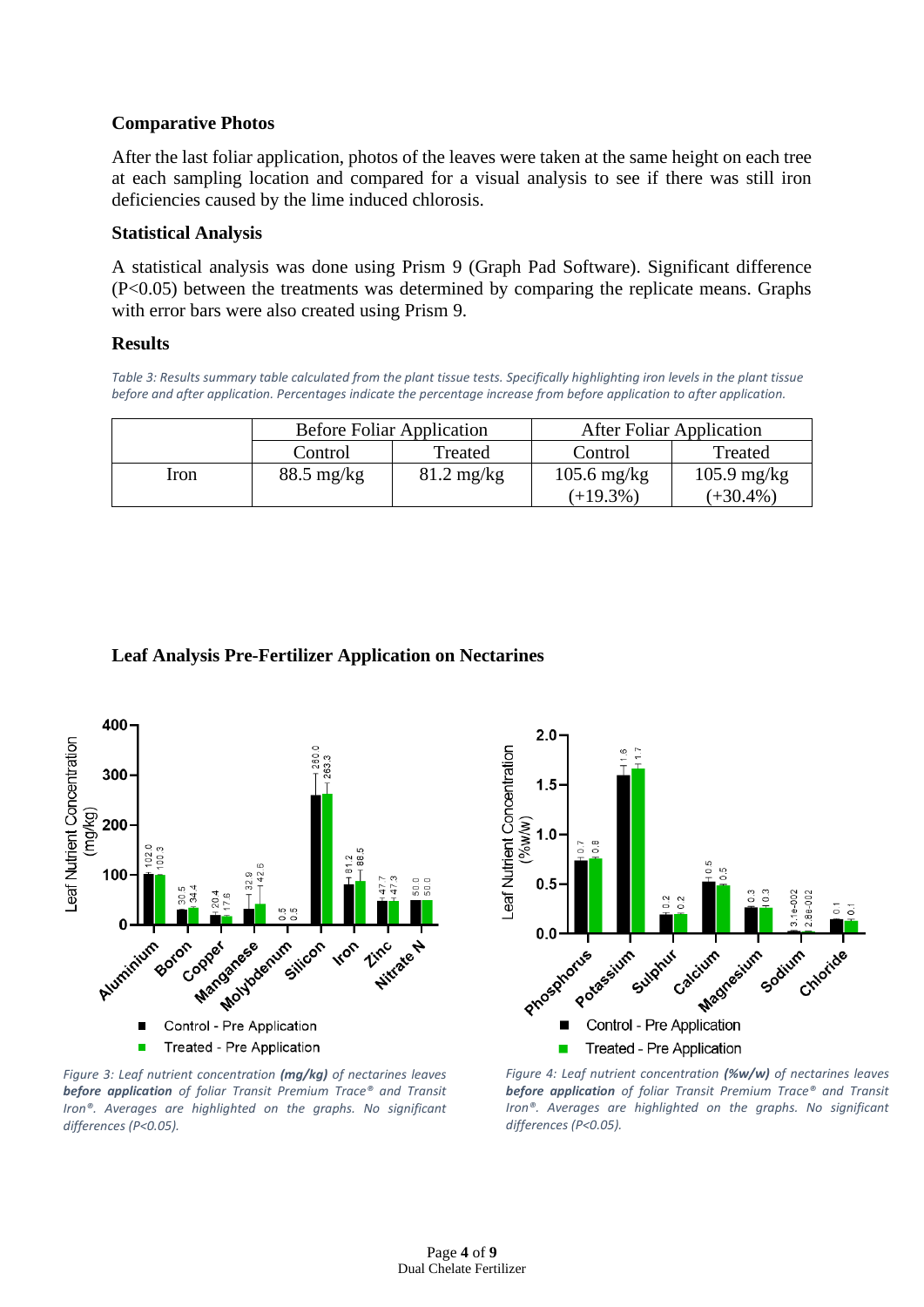## **Leaf Analysis Post-Fertilizer Application on Nectarines**



*Figure 5: Leaf nutrient concentration (mg/kg) of nectarines leaves after application of foliar Transit Premium Trace® and Transit Iron®. Averages are highlighted on the graphs. No significant difference (P<0.05).*

*Figure 6: Leaf nutrient concentration (mg/kg) of nectarines leaves after application of foliar Transit Premium Trace® and Transit Iron®. Averages are highlighted on the graphs. No significant difference (P<0.05).*



**Percentage Difference in Nutrients Pre-Fertilizer Application on Nectarines**

*Figure 6: The percentage change of nutrient concentrations measured in the leaves collected from treated and control treated nectarine plants before application of foliar Transit Premium Trace® and Transit Iron®. Values with a positive percentage change indicate that nutrient levels were higher in treated plants. Values with a negative percentage change indicate that nutrient levels were higher in control plants.*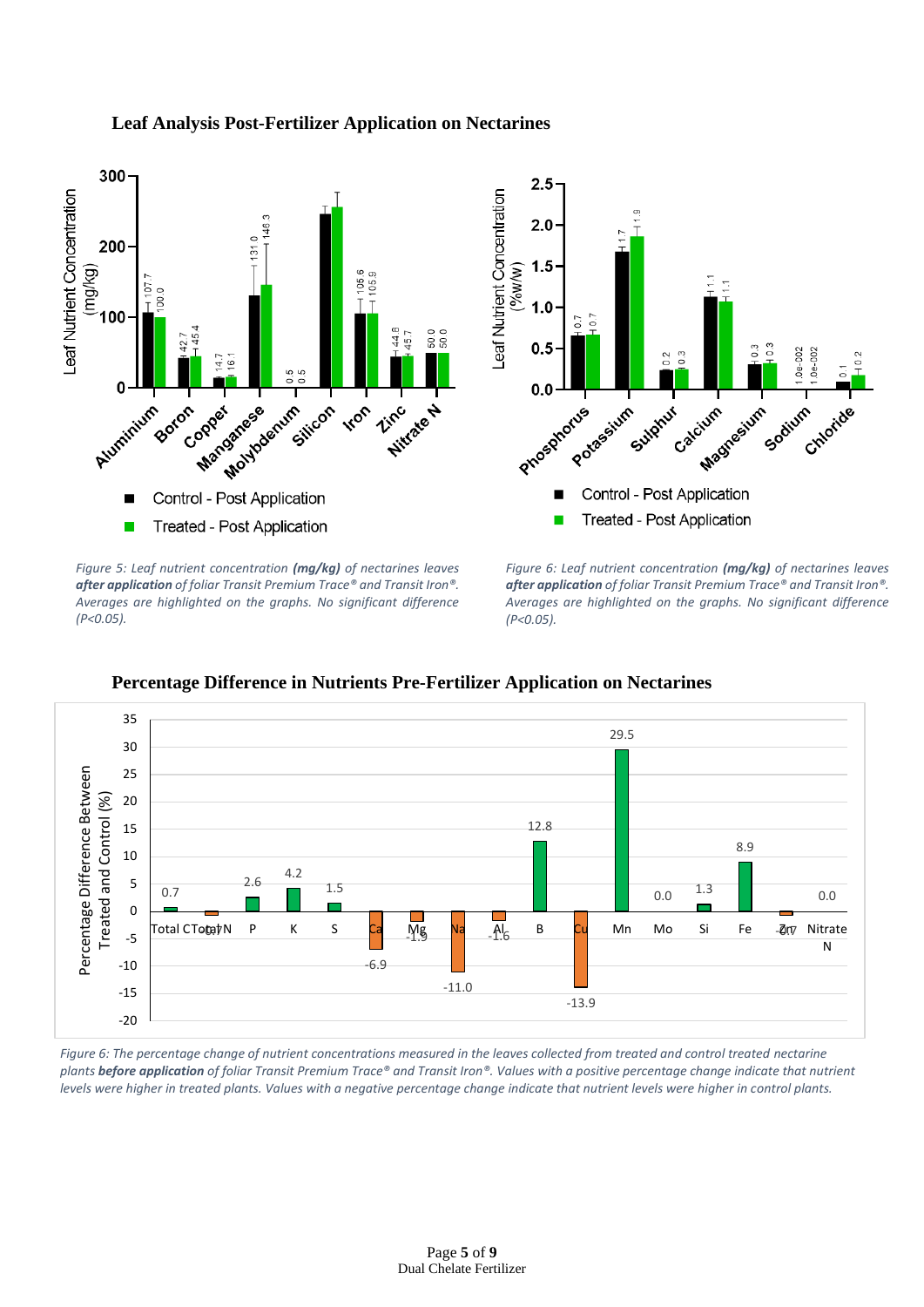

#### **Percentage Difference in Nutrients Post-Fertilizer Application on Nectarines**

*Figure 7: The percentage change of nutrient concentrations measured in the leaves collected from treated and control treated nectarine plants after application of foliar Transit Premium Trace® and Transit Iron®. Values with a positive percentage change indicate that nutrient levels were higher in treated plants. Values with a negative percentage change indicate that nutrient levels were higher in control plants.*



**Visual Assessment of Leaves after Application of Foliar Treatments** 

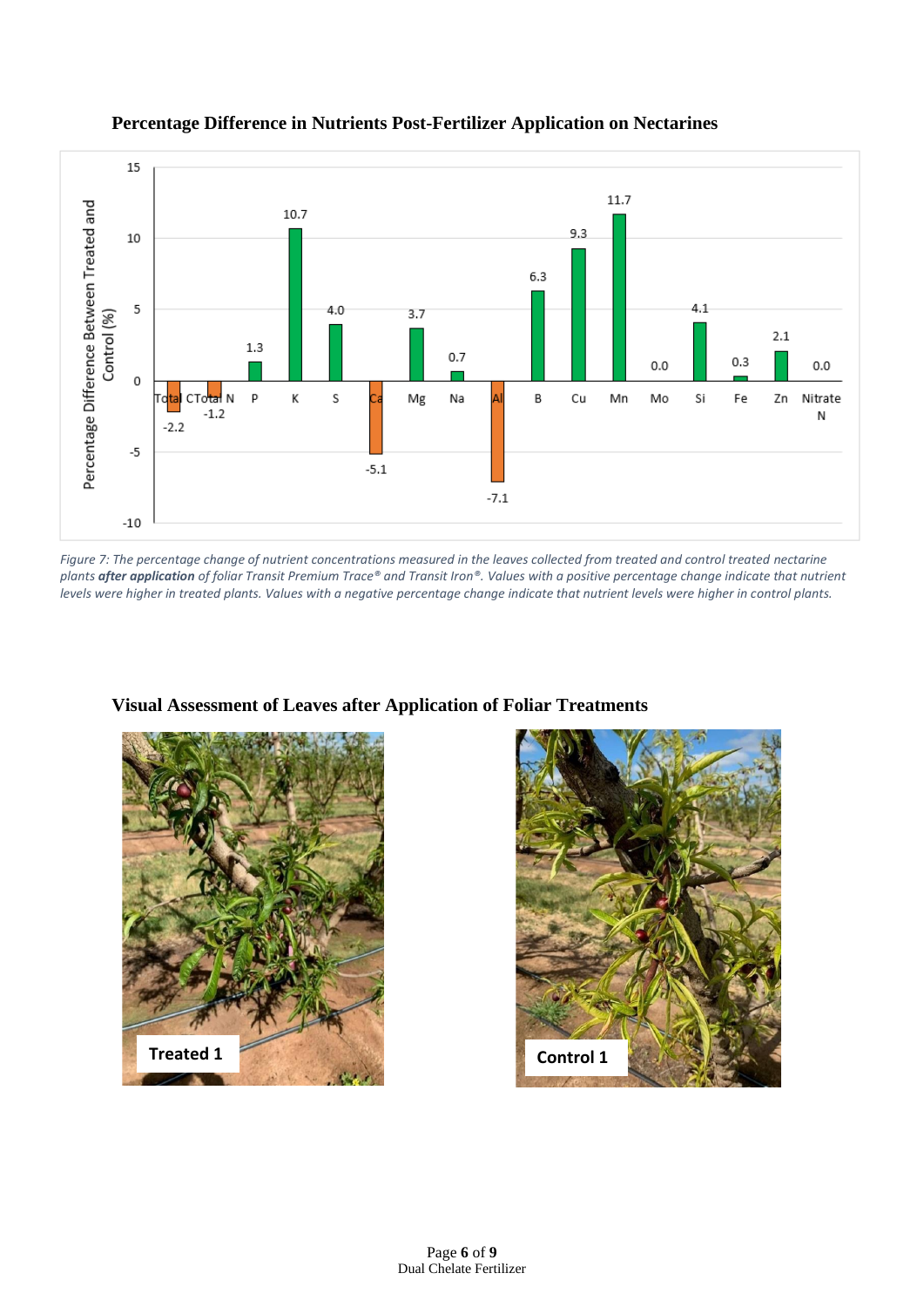

#### **Discussion**

When looking at the results summary table in table 3, it can be seen that there was a 30.4% increase in iron levels in the leaves of the nectarines after the final application of Transit Premium Trace® and Transit Iron®. This increase was from 81.2 mg/kg to 105.9 mg/kg where as the control only had a percentage increase of 19.3% in iron levels in the leaves. Although there was no statistically significant difference between the control and treated iron levels in the leaves after the final application, there was a larger uptake of iron in the treated nectarine trees.

This higher percentage increase in iron on the leaves is due to the amino acid chelated iron in both the Transit Premium Trace® and Transit Iron®. Amino acid chelated iron boosts absorption into the plant tissue by preventing the iron from interacting with other minerals and compounds. The amino acid chelation technology used at Dual Chelate Fertilizer contains a mixture of 17 different amino acids. Due to the large range of diversity of amino acids, it is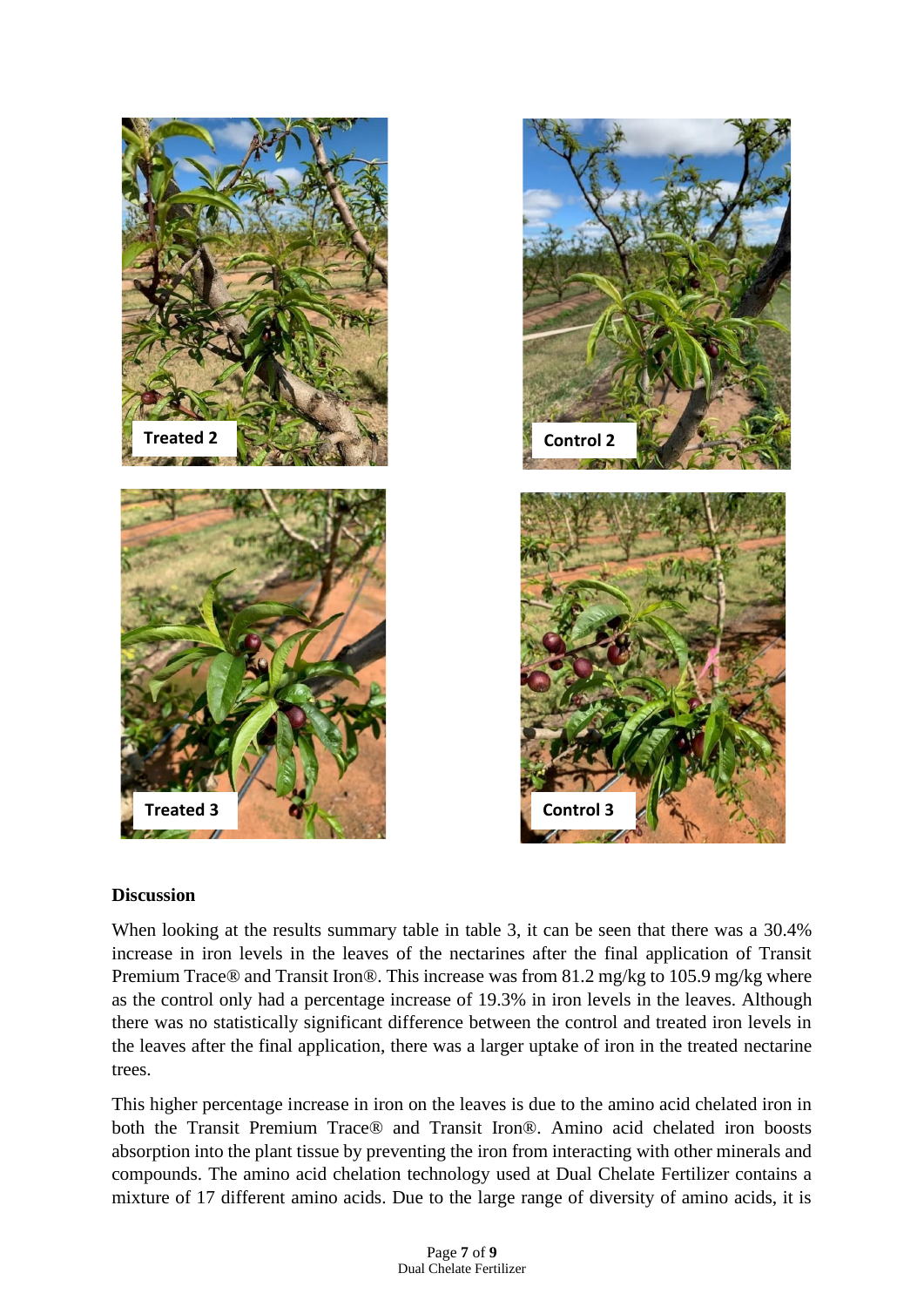guaranteed that the chelated mentals will make it into the plant tissue and be absorbed. Plant absorption is also enhanced due to amino acids being a natural and organic molecule which is recognized by the plant and are therefore able to move though cell walls and membranes much easier than synthetic chelating agents.

After foliar applications of Transit Premium Trace® and Transit Iron®, there was higher concentrations of Phosphorous, Potassium, Sulphur, Magnesium, Boron, Copper, Manganese, Silicon, Iron and Zinc in the treated nectarine tree leaves compared to the control (seen in figure 7). Notably, there was 10.7% increase in Potassium and 11.7% increase in Manganese compared to the control again shown in figure 7. This outcome is mainly due to the multielement fertilizer Transit Premium Trace®. Again, these increases in elements after application of Transit Premium Trace® and Transit Iron® would have been enhanced due to the amino acid chelation.

Once the last foliar application had been applied to the nectarines, images were taken to compare the leaf color and development between the treated and control. Each replicate was compared – e.g. treated 1 was compared to treated 1. Firstly, when comparing treated 1 to control 1, it can be seen that there is a significant improvement in the colouring of the leaves with the treated leaves looking larger and greener compared to the control. The control leaves were much yellower and thinner with a curled look. Treated 1 and control 1 were situated in a yellow patch which was obvious from the aerial image seen in figure 2. Secondly, when comparing treated 2 to control 2, there is not much of a difference seen in the images, the control leaves have some slight yellowing, but is not as severe compared to control 1. The treated 2 and control 2 replicates were taken in the West end of the block which did no not have much lime induced chlorosis compared to the middle of the block (seen in figure 2). Finally, when comparing treated 3 and control 3, there was no visible improvement between the two treatments. These replicates were taken on then Eastern side of the block which also did not display much lime induced chlorosis.

# **Conclusion**

In conclusion, this trial was conducted to evaluate the efficiency of foliar application of Transit Premium Trace® and Transit Iron® to improve the leaf nutrient levels in nectarines that were affected by lime induced chlorosis. Both leaf nutrient levels and visual comparisons were done to assess the possible reversal of the lime induced chlorosis seen in patches in the block. The main symptom identified was low iron levels in the leaves which was previously observed on this block. From this research it was found that there was an increase of 30.4% in iron levels in the plant tissue after the final foliar application whereas the control had an increase of 19.3%. This percentage difference is not significant and therefore it is unclear if Transit Premium Trace® and Transit Iron® had a significant effect on mitigating the lime induce chlorosis effects on the leaves.

However, after the final application of treatments there was more concentrations of Magnesium, Manganese, Zinc, Copper and Iron in the treated leaves compared to the control which proves the benefits of the multielement analysis seen in Transit Premium Trace®.

Some visual benefits were seen in the photo comparison between each replicate, especially between treated 1 and control 1. However, between replicates 2 and 3 there was not much of a visual difference.